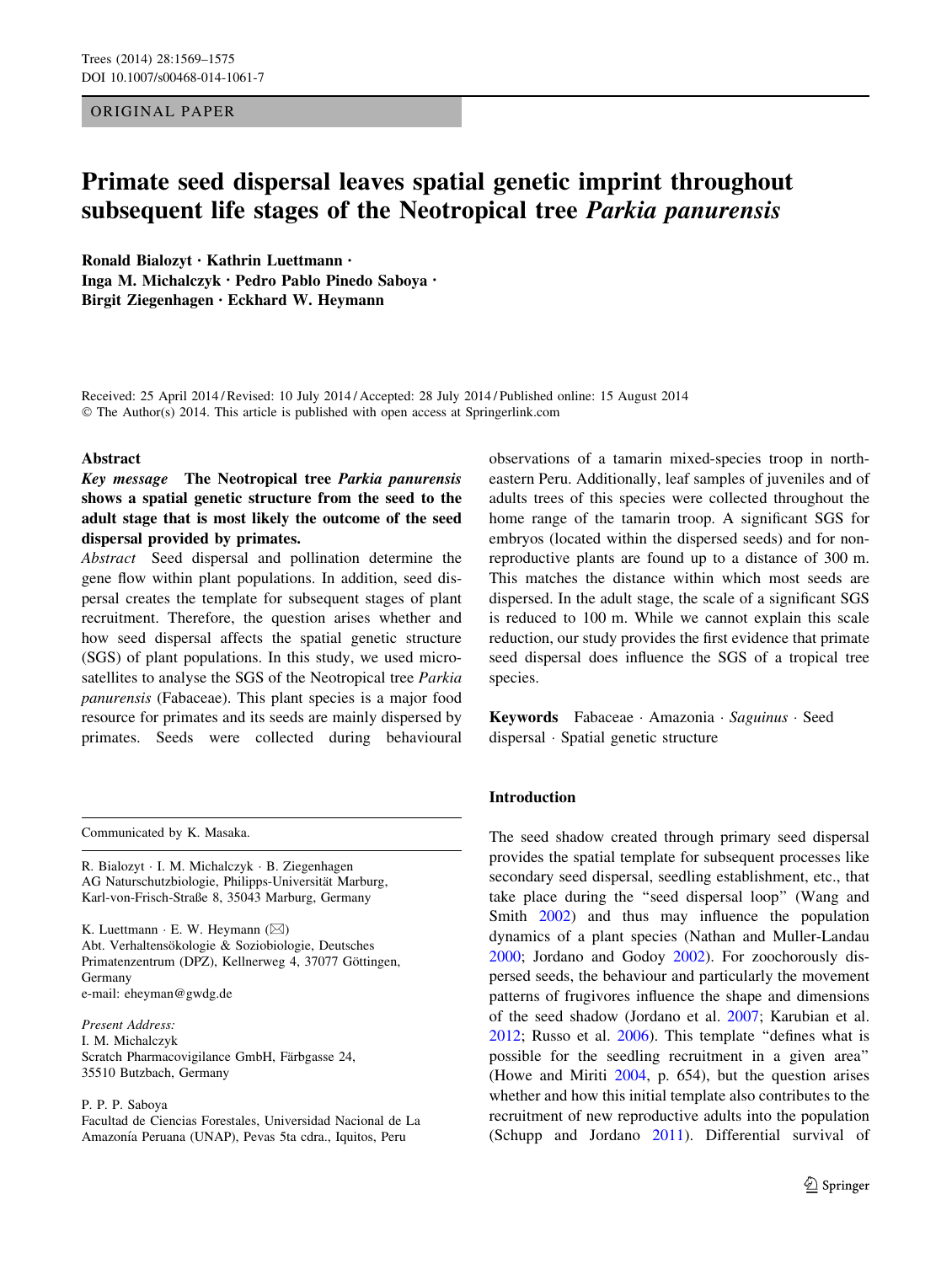seedlings and growing trees can stabilise, weaken or erase the initial spatial pattern, depending on the selective pressures acting during the different phases of regeneration (Jordano and Herrera [1995](#page-5-0)). On the genetic level, this turns into the question of whether and how the spatial genetic structure (SGS) of the seed shadow transfers into an SGS in subsequent life stages.

Some studies have provided evidence that seed dispersal by frugivores may affect the SGS of plants. A small-scale SGS in adults of the bird-dispersed Psychotria officinalis and seedlings of the ant-dispersed Globba lancangensis has been related to the short dispersal distances created by the respective dispersal agents (Loiselle et al. [1995](#page-6-0); Zhou et al. [2007](#page-6-0)). ''Destination-based'' dispersal by umbrellabirds of seeds of Oenocarpus bataua into lek arenas results in a lower SGS amongst seedlings compared to areas where seeds are dispersed by other agents (Karubian et al. [2010](#page-5-0)). A multi-stage comparison of the SGS of Attalea phalerata showed a strong SGS amongst seedlings, but a much lower SGS at two juvenile stages and at the adult stage (Choo et al. [2012\)](#page-5-0), suggesting that the initially strong effect of seed dispersal does not continue into later stages.

Ideally, analyses of SGS should also include the embryo stage, since the seed shadow provides the initial template. However, quantification of the seed shadow is an inherently difficult task. It is usually impossible or very difficult to observationally follow the fate of individual seeds between removal from the source tree by a frugivore till deposition via defecation or regurgitation. Molecular genetic methods allow overcoming these difficulties by assigning seeds to source trees through comparing the DNA from potential mother trees and from seed coats of dispersed seeds (Godoy and Jordano [2001](#page-5-0); Ziegenhagen et al. [2003](#page-6-0)). In a previous study, we quantified the seed shadow of the Neotropical legume Parkia panurensis created by two sympatrically living small New World primates, black-fronted saddle-back tamarins, Saguinus nigrifrons (previously Saguinus fuscicollis nigrifrons), and moustached tamarins, Saguinus mystax, through DNA fingerprinting and observational data (Heymann et al. [2012](#page-5-0)). We focussed on P. panurensis as the pod gum of this species a major food resource of these primates (Knogge and Heymann [2003](#page-5-0); see also Peres [2000](#page-6-0) for Parkia pod gums as a key resource for mammals and birds in Amazonian forests), and because the tamarins are the only known seed dispersers of P. panurensis at our study site in Peruvian Amazonia. This provides the opportunity to study the effect of seed dispersal on the SGS in a simplified system. Therefore, in this study we analysed the SGS of P. panurensis at three life stages (embryos, juveniles, adults) and ask whether this is affected by tamarin seed dispersal.

#### **Methods**

Study site and study species

The study was carried out at the Estación Biológica Quebrada Blanco (EBQB), located at 4°21'S 73°09'W in the Amazon lowlands of north-eastern Peru. The site is characterized by rainforest of the bosque de altura (terra firme) type. For further details of the site see Heymann [\(1995](#page-5-0)).

Parkia panurensis is member of a pantropical tree genus of the family Fabaceae. Distributed in central and western Amazonia, it is mainly growing in terra firme forests to heights of up to 35 m (Hopkins [1986](#page-5-0)). Wood maybe used for lumber (Duke and Vasquez [1994\)](#page-5-0) and the bark exudate has medical uses (Corrêa 1909 quoted in Hopkins [1986](#page-5-0)). At our study site, fruiting has been recorded variably between May and October. Fruits are falcate pods (length up to 35 cm) with 16–23 seeds (Hopkins [1986;](#page-5-0) E.W. Heymann, personal observation). These seeds (13–18.5 mm long, 6–12 mm wide, 5–8.5 mm high; Hopkins [1986](#page-5-0)) are surrounded by an edible gum. Seeds of Neotropical Parkia are mainly dispersed by primates (Ateles sp., Lagothrix sp., Saguinus sp.) and terrestrial rodents (Culot [2009](#page-5-0); Dew [2008](#page-5-0); Hopkins and Hopkins [1983;](#page-5-0) Knogge and Heymann [2003](#page-5-0); Peres [2000](#page-6-0); van Roosmalen [1985](#page-6-0)). Bruchid beetles, ants, large parrots, primates (Cebus apella, Pithecia albicans, Cacajao calvus ucayalii), terrestrial ungulates and rodents are known predators of Parkia seeds (Bowler and Bodmer [2011;](#page-5-0) Feldmann et al. [2000](#page-5-0); Hopkins and Hopkins [1983](#page-5-0); E.W. Heymann, personal observation). At our study site, *S. nigrifrons* and *S. mystax* are the only frugivores that have been observed to disperse Parkia seeds during focal tree observations. These two primate species live in groups of 3–9 individuals and form stable mixed-species troops (Heymann and Buchanan-Smith [2000](#page-5-0)). They spent most of their time together (Heymann [1990\)](#page-5-0) and jointly move through home ranges that vary in size between ca. 30–60 ha. Their diet is mainly composed of fruit pulp, insects and exudates, complemented with nectar and small vertebrates (Garber [1988](#page-5-0); Knogge and Heymann [2003](#page-5-0); Peres [1993\)](#page-6-0). Tamarins disperse the seeds of a large diversity of plant species (Culot [2009;](#page-5-0) Garber [1986](#page-5-0); Knogge and Heymann [2003\)](#page-5-0) to distances of up to 700 m (Heymann et al. unpubl. data). The two species neither vary in the spectrum of dispersed plant species (Culot [2009;](#page-5-0) Knogge and Heymann [2003\)](#page-5-0) nor in seed dispersal curves nor mean dispersal distances (Heymann et al. unpubl. data). While the number of seeds in tamarin defecations ranges from 1 to  $>4,800$  (in the case of very small seeds like, e.g. from Cecropia, Ficus and Marcgravia), the mean is 1.2 seeds per defecation (Knogge and Heymann [2003\)](#page-5-0). Dispersed seeds remain viable after passage through the tamarins' guts (Knogge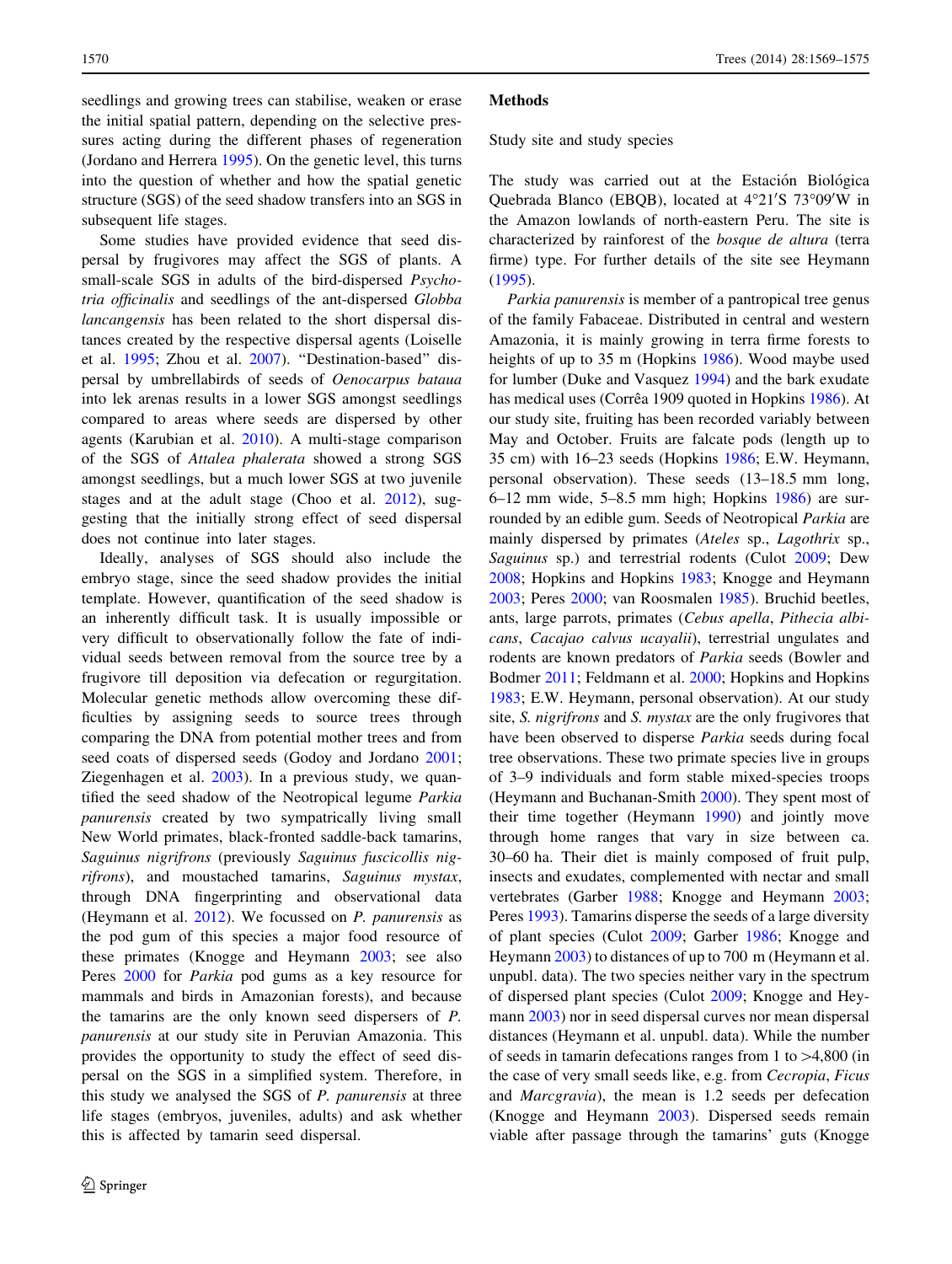<span id="page-2-0"></span>et al. [2003](#page-5-0)). Tamarins disperse seeds from primary forest into anthropogenic caused secondary forest and thus contribute to natural regeneration (Culot et al. [2010\)](#page-5-0).

At EBQB, tamarin mixed-species troops are routinely monitored on a monthly base or observed in more detail for 5–10 days per month during specific research projects. Therefore, information on home-range location and size (generated through GPS recordings and calculated as minimum convex polygons) is constantly updated.

#### Sample collection

For genetic analyses, we collected samples from three different life stages of *P. panurensis*. These stages are embryos (embedded in the seeds), juveniles, and adult. Juveniles were defined as individuals with a height  $>1.3$  m and a dbh  $\langle 20 \text{ cm}, \text{ adults} \rangle$  as individuals with a dbh  $>$ 20 cm. This criterion is based on the long-term observation that tamarins never feed in smaller P. panurensis trees, suggesting these do not produce fruits. Seeds were collected immediately after dispersal and stored in a saturated NaCl solution until DNA extraction. Intact P. panurensis seeds are generally defecated singly with little or no faecal matter adhering.

To sample juveniles, we randomly overlaid a  $50 \text{ m} \times 50 \text{ m}$  grid over a map of the home range of our tamarin troop. Intersections of this grid were taken as the points of origin for the point quarter method (Krebs [1999](#page-5-0)); from these points we searched for juveniles within each quarter at a maximum distance of 25 m. For the adult stage, we completed a full inventory within the home range of the tamarin troop. We collected leave samples from juveniles and adults. These were dried and stored in plastic bags on silica gel until DNA extraction.

Finally, the geographical position of all sampled P. panurensis individuals and all sites of seed collection from tamarin defecations were recorded with a Garmin GPS- $Map^{\circledR}$  76CSx.

Molecular genetic methods and analyses of genetic variation

We used nine highly polymorphic nuclear microsatellite loci for genotyping (Luettmann et al. [2010](#page-6-0)). PCR and genotyping methods are reported in detail in Heymann et al. [\(2012](#page-5-0)).

Standard genetic diversity parameters were assessed such as  $A, A_e, H_o, H_e, F_{IS}$ . The calculations were performed with the computer programs GenAlEx 6.4 (Peakall and Smouse [2006\)](#page-6-0) and FSTAT (Goudet [2001](#page-5-0)). In addition, the average number of private alleles was measured. To correct for variation of sample size, the average allelic richness  $(A_{R31})$  over

Table 1 Diversity parameters of the different Parkia panurensis age classes measured over all loci

| Age class (sample $A$<br>size)                               | $A_{\scriptscriptstyle e}$ | $A_{R31}$ $H_o$ $H_e$ $F_{IS}$ |  |  |
|--------------------------------------------------------------|----------------------------|--------------------------------|--|--|
| Embryos ( $n = 90$ ) 9.000 3.962 7.506 0.707 0.722 0.026     |                            |                                |  |  |
| Juveniles ( $n = 90$ ) 13.857 5.606 11.299 0.756 0.792 0.049 |                            |                                |  |  |
| Adults $(n = 31)$ 11.571 5.225 11.571 0.751 0.777 0.034      |                            |                                |  |  |

A absolute number of alleles  $A_e$  average number of effective alleles measured over all loci,  $A_{R31}$  allelic richness after rarefaction  $H_0$ observed heterozygosity,  $H_e$  expected heterozygosity,  $F_{IS}$  inbreeding coefficient

all loci was calculated, using the rarefaction method described by El Mousadik and Petit ([1996](#page-5-0)).

In order to detect genetic differentiation among the different stages of *P. panurensis*, global and pairwise  $D_{est}$ (Chao et al. [2008\)](#page-5-0) were measured using SMOGD (Crawford [2010](#page-5-0)). For calculating confidence limits we used the R-package ''diveRsity'' (Keenan et al. [2013\)](#page-5-0).

Parentage and paternity analysis were conducted using the software CERVUS version 3.03 (Kalinowski et al. [2007](#page-5-0)). In all analyses the proportion of fathers sampled was set to 0.35.

#### Spatial genetic analyses

Our analyses are based on 90 embryos taken from dispersed seeds, 90 juveniles, and 31 adults. To test for significant autocorrelation, we calculated the multivariate Mantel correlogram for each stage using the method described by Oden and Sokal [\(1986](#page-6-0)). This procedure was first applied to spatial genetic structures by Matesanz et al. [\(2011](#page-6-0)). We determined genetic distances using the interindividual distance from the R-package ''gstudio'' and the function 'mpmcorrelogram' from the package ''mpmcorrelogram''. For identifying statistical significance we employed a progressive Bonferroni correction. Correlation between matrices was calculated using the Spearman rank correlation coefficient. Since the genetic distance matrix increases its value with genetic distance, negative values in the Mantel correlogram correspond to a positive autocorrelation (Legendre and Legendre [2012\)](#page-5-0).

#### Results

## Genetic variation of Parkia panurensis and parentage analyses

Genetic diversity as measured by the absolute number of alleles measured over all loci (A), the average number of effective alleles measured over all loci  $(A_e)$  and allelic richness  $(A_{R31})$  is similarly high for juveniles as well as for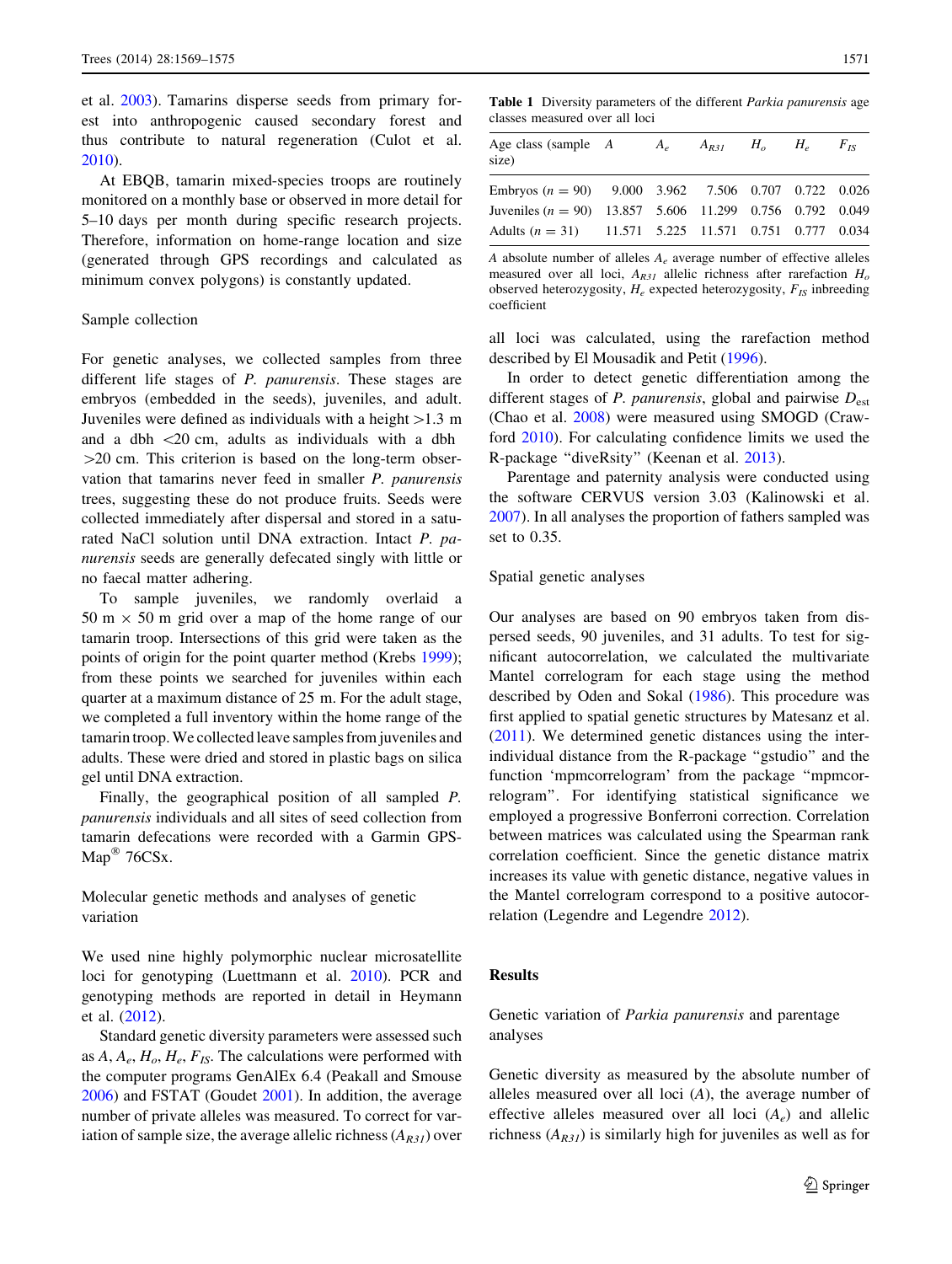| <b>Table 2</b> Pair-wise values of<br>genetic differentiation $(D_{\text{est}})$ |                  | Juveniles Adults |           |  |
|----------------------------------------------------------------------------------|------------------|------------------|-----------|--|
| between the three life stages                                                    | $Embrvos$ 0.0477 |                  | 0.0419    |  |
|                                                                                  | Juveniles        |                  | $-0.0129$ |  |

adults, but much lower in embryos (Table [1\)](#page-2-0).With regard to the average and absolute number of private alleles, embryos and adults were similar, but non-reproductive trees had much higher numbers.

Global  $D_{est}$  among the different *P. panurensis* age classes was not significant ( $D_{est} = 0.0278$ ). Embryos differed slightly from juveniles and adults (0.047 and 0.042), but the latter two were not different from each other  $(-0.013;$  Table 2).

The 90 embryos originate from five different mothers. 60 out of 90 embryos could be assigned to eight different putative fathers. Because P. panurensis has bisexual flowers and is monoecious, five trees are assigned both as fathers and as mothers. From the possible combinations of parents only 14 different male–female pairs have been found. There was no case of selfing.

Both parents could be identified for 19 out of 90 juveniles. They descend from 13 different reproductive adults and 12 male–female pairs. In only one case selfing is the most probable combination.

#### Spatial genetic structure in Parkia panurensis

In all three stages, a significant positive SGS was detected. For embryos and juveniles, the SGS extends up to 300 m, for adults up to 100 m (Fig. 1). Additionally, there is a significant negative SGS in embryos at 400 and 500 m.

#### Discussion

Our study differs from most other studies that examined the SGS of tropical trees by including the embryo stage. The

rationale for including the embryo stage is obvious: their spatial distribution, created through seed dispersal, is the template on which all steps of the ''seed dispersal loop'' build upon. Starting with the seedling stage ignores this initial template and requires inference about the seed dispersal process and its influence on SGS (Choo et al. [2012](#page-5-0); Hardesty et al. [2005\)](#page-5-0). The fact that we could follow the seed dispersal vectors—the two tamarin species—at close range and collect their defecation with dispersed seeds allowed for the inclusion of the embryo stage.

We lumped juveniles of different size and trees with height  $>130$  cm and dbh  $<20$  cm into a single stage. This leads to the inclusion of individuals of different ages who emerged from seeds dispersed in different reproductive seasons. Depending on inter-individual variation in fertility (i.e. whether or not the same adults dominate seed input over subsequent seasons), this may or may not influence the strength of the SGS. This argument would also hold true for the adult stage which includes individuals of different ages (and thus of different reproductive seasons). However, we are not aware that any study on the SGS of tropical trees has controlled for the age of adults (which is unlikely to be known in most cases).

Our analyses revealed a significant SGS at the three different life stages, but the spatial scale of the SGS as measured by the significance of the Mantel correlation coefficients is much smaller in adults (100 m) than in embryos and juveniles (300 m). Tamarins disperse Parkia seeds up to 700 m (Heymann et al. [2012](#page-5-0)), which corresponds to the diameter of a typical home range. However, the majority of seeds are dispersed within a distance of 300 m from the source tree (85 % of observationally determined and 88 % of genetically determined dispersal events within 300 m; see Fig. 1 in Heymann et al. [2012](#page-5-0)). This is a consistent pattern: in independent studies at EBQB in 1994/1995 and 2006, 89 and 85 %, respectively, of dispersal events were within 300 m (Heymann et al. unpubl. data).



Fig. 1 Multivariate Mantel correlogram of the three different Parkia panurensis life stages. a embryos, b juveniles, c adults. Significant values are indicated by filled squares. Values of the x-axis correspond

to the upper limit of the respective distance class. Note that negative values correspond to a positive spatial genetic structure (Legendre and Legendre [2012](#page-5-0))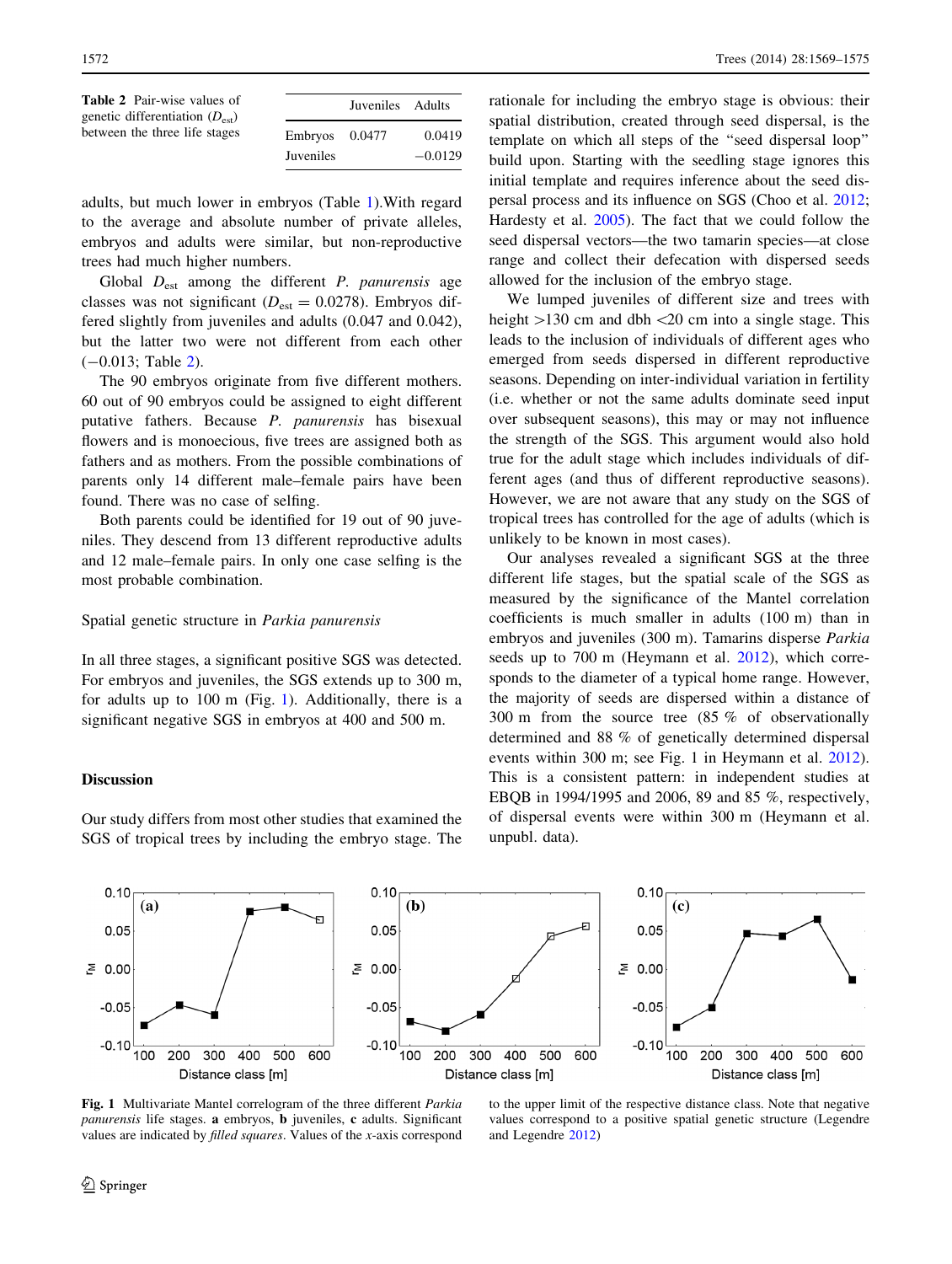Due to density-dependent mortality which is likely to be highest in the embryo stage, one could expect a demographic thinning from the embryo to the juvenile stage. Consequently, one could also expect a reduction of the scale of SGS from embryos to juveniles. However, we do not find such a reduction and envision the following scenario to account for this: Our juvenile stage includes individuals of a wide range of sizes. Thus, they are most likely the result of dispersal events in different years. Tamarins use the same feeding trees over decades (a Parkia tree first seen to be used in 1985 was still in use in 2011; E.W. Heymann, personal observation). They also use the same resting and sleeping trees over prolonged periods. Resting and sleeping trees are places of increased defecation, and consequently, areas around these trees become foci of seed dispersal and seedling recruitment (Muñoz Lazo et al. [2011](#page-6-0); Heymann et al. unpubl. data). However, tamarins rarely disperse more than two Parkia seeds in a single defecation, and tamarin groups are small (5–6 individuals on average). Thus, even the repeated use of the same resting and sleeping sites within a short period is unlikely to produce seed and seedling densities that could result in high density-dependent mortality. Over prolonged periods, repeated seed dispersal to areas around the same resting and sleeping sites would lead to the accumulation of juveniles of different ages that stem from a limited pool of source trees. However, this scenario does not explain why the scale of the significant SGS is reduced from the juvenile stage to the adult stage. Demographic thinning (Hardesty et al. [2005\)](#page-5-0) is likely to continue throughout the juvenile stage into the adult stage. Fitted distributions (Weibull, Gamma) of dispersal distances—both genetically and observationally determined–indicate maximum seed dispersal in a radius of around 100 m around source trees (Heymann et al. [2012](#page-5-0)). Therefore, even after demographic thinning throughout different stages, enough individuals may survive into the adult stage to create a significant SGS at this scale.

The reduction in scale of the SGS is in line with findings from other studies. The scale, but not the strength of the SGS declines from the smallest to the largest size class in the zoochorously dispersed Simarouba amara (Simaroubaceae) (Hardesty et al. [2005](#page-5-0)). Similarly, in the autochorous Alseis blackiana (Rubiaceae) and the anemochorous Platypodium elegans (Fabaceae), a positive SGS exists in juveniles up to 30 and 100 m, respectively, but is lost in adults, presumably due to random mortality during recruitment, respectively (Hamrick et al. [1993\)](#page-5-0). Both the scale and the strength of SGS decline from seedlings to the adult stage in Attalea phalerata (Arecaceae) (Choo et al. [2012\)](#page-5-0). However, it is also obvious from other studies that long-term variation and stochastic effects may influence the findings on SGS. While Degen et al. ([2001\)](#page-5-0) reported a significant SGS up to 300 m in adult Carapa procera (Meliaceae), an earlier study at the same site did find an SGS neither in adults nor in seeds of this species (Doligez and Joly [1997\)](#page-5-0). Loiselle et al. [\(1995](#page-6-0), p. 1424) attributed the ''anomalous finding'' of a significant positive SGS at 90 m distance and a significant negative at 105 m to chance.

Despite a significant SGS, values of  $A, A_e$  and  $F_{IS}$  indicate that there is no inbreeding. Therefore, gene flow from outside the sampled population takes place, most likely through pollen dispersal. The fact that most fathers seem to stand outside the sampled population supports this contention. Most Neotropical Parkia species are pollinated by bats, mainly phyllostomids (Hopkins [1984](#page-5-0)). Species of this bat family may range over distances that are larger than the diameter of our tamarin study troop's home range (Meyer et al. [2005\)](#page-6-0) and can therefore transfer pollen between individuals from a larger population than our sample.

The majority of primates are highly or partially frugivorous and contribute substantially to seed dispersal in tropical habitats (Chapman and Russo [2007;](#page-5-0) Lambert and Garber [1998;](#page-5-0) Peres and van Roosmalen [2002\)](#page-6-0). Despite a large number of studies on primate seed dispersal, the question of whether and how this affects the SGS of dispersed plant species has hardly been addressed. Only de Moraes et al. [\(2004](#page-5-0)) attributed a significant SGS for adult Cryptocarya moschata (Lauraceae) up to 150 m to seed dispersal by muriquis, Brachyteles arachnoides. However, they did not provide information on the patterns and distances of seed dispersal by these primates. Our study is therefore the first to provide evidence that seed dispersal by two primate species actually does influence the SGS of one of their major food resources.

Author contributions statement EWH, BZ and RB conceived and designed the research project: KL and PPPS performed the field work; KL and IMM performed the genetic analyses; RB, IMM and EWH analysed the data; EWH, RB, IMM and BZ wrote the manuscript.

Acknowledgments We are grateful to the following people and organizations: Camilo Flores Amasifuén for excellent field assistance; Christina Mengel for intensive lab assistance; the Instituto Nacional de Recursos Naturales (INRENA) in Lima for granting the research permit (no. 1062007-260 INRENA-IFFS-DCB); the Deutsche Forschungsgemeinschaft for funding (grants no. HE 1870/15-1 and HE 1870/15-2); and last but not least, the anonymous reviewer for helpful and constructive comments.

Conflict of interest The authors declare that they have no conflict of interest.

Open Access This article is distributed under the terms of the Creative Commons Attribution License which permits any use, distribution, and reproduction in any medium, provided the original author(s) and the source are credited.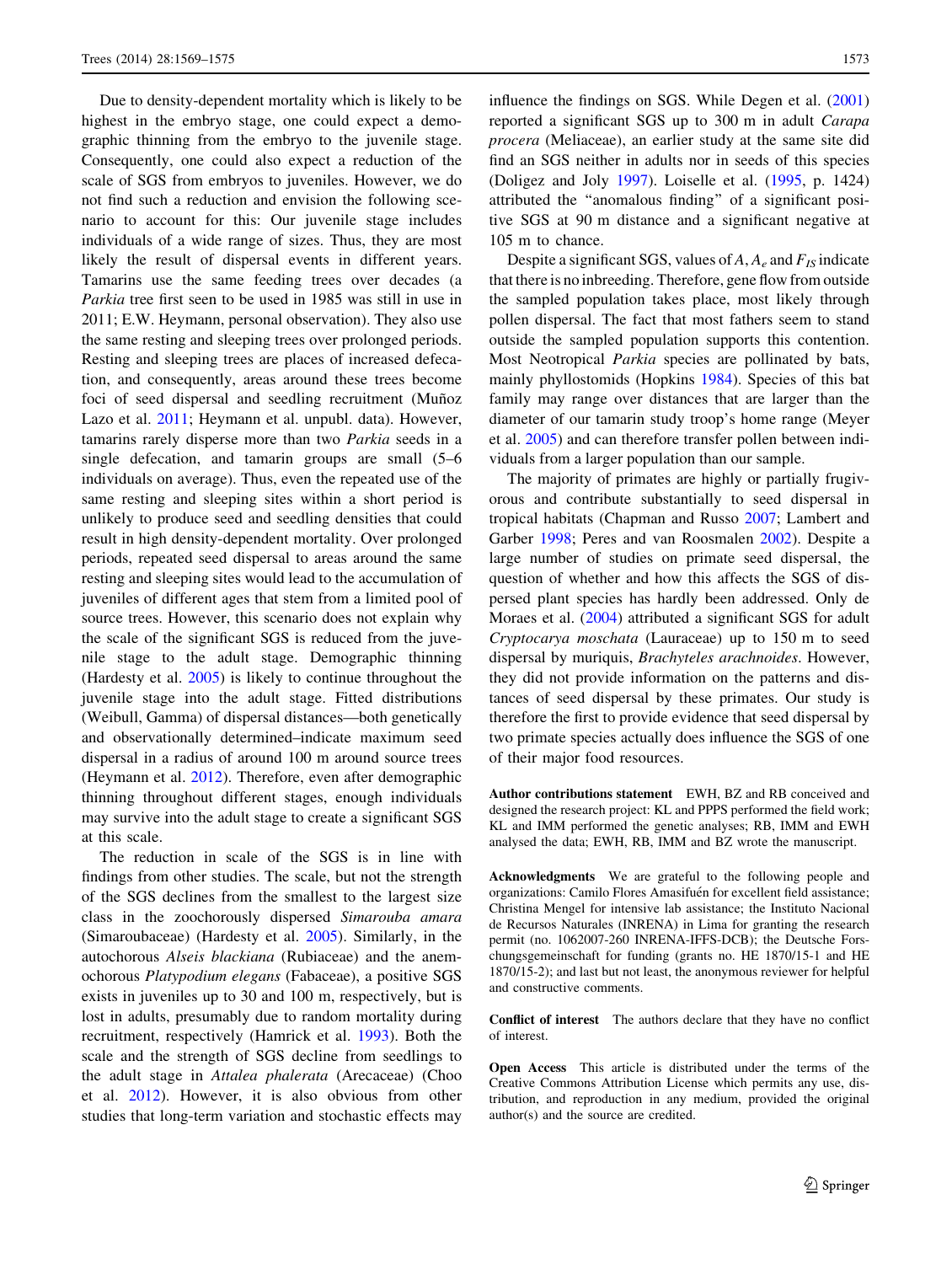#### <span id="page-5-0"></span>References

- Bowler M, Bodmer RE (2011) Diet and food choice in Peruvian red uakaris (Cacajao calvus ucayalii): selective or opportunistic seed predation? Int J Primatol 32:1109–1122
- Chao A, Jost L, Chiang SC, Jiang Y, Chazdon RL (2008) A two-stage probabilistic approach to multiple-community similarity indices. Biometrics 64:1178–1186
- Chapman CA, Russo SE (2007) Primate seed dispersal. Linking behavioral ecology with forest community structure. In: Campbell CJ, Fuentes A, Mackinnon KC, Panger M, Bearder SK (eds) Primates in perspective. Oxford University Press, Oxford, pp 510–525
- Choo J, Juenger TE, Simpson BB (2012) Consequences of frugivoremediated seed dispersal for the spatial and genetic structures of a neotropical palm. Mol Ecol 21:1019–1031
- Crawford NG (2010) SMOGD: software for the measurement of genetic diversity. Mol Ecol Resour 10:556–557
- Culot L (2009) Primary seed dispersal by two sympatric species of tamarins, Saguinus fuscicollis and Saguinus mystax, and postdispersal seed fate. Doctoral dissertation, Université de Liège, Belgium
- Culot L, Muñoz Lazo FJJ, Poncin P, Huynen MC, Heymann EW (2010) Seasonal variation in seed dispersal by tamarins alters seed rain in a secondary rainforest. Int J Primatol 31:553–569
- de Moraes PLR, Monteiro RV, Vencovsky R (2004) Estructura genética intrapopulacional em Cryptocarya moschata Nees (Lauraceae). Rev bras Bot 27:475–487
- Degen B, Caron H, Bandou E, Maggia L, Chevallier MH, Leveau A, Kremer A (2001) Fine scale spatial genetic structure of eight tropical tree species as analysed by RAPDs. Heredity 87:497–507
- Dew JL (2008) Spider monkeys as seed dispersers. In: Campbell CJ (ed) Spider monkeys. Behavior, ecology and evolution of the genus Ateles. Cambridge University Press, Cambridge, pp 155–182
- Doligez A, Joly HI (1997) Genetic diversity and spatial structure within a natural stand of a tropical forest tree species, Carapa procera (Meliaceae), in French Guiana. Heredity 79:72–82
- Duke JA, Vasquez R (1994) Amazonian ethnobotanical dictionary. CRC Press, Boca Raton
- El Mousadik A, Petit RJ (1996) High level of genetic differentiation for allelic richness among populations of the argan tree (Argania spinosa (L.) Skeels) endemic to Morocco. Theor Appl Genet 92:832–839
- Feldmann M, Verhaagh M, Heymann EW (2000) Sericomyrmex ants as seed predators. Ecotropica 6:207–209
- Garber PA (1986) The ecology of seed dispersal in two species of callitrichid primates (Saguinus mystax and Saguinus fuscicollis). Am J Primatol 10:155–170
- Garber PA (1988) Diet, foraging patterns, and resource defense in a mixed-species troop of Saguinus mystax and Saguinus fuscicollis in Amazonian Peru. Behaviour 105:18–34
- Godoy JA, Jordano P (2001) Seed dispersal by animals: exact identification of source trees with endocarp DNA microsatellites. Mol Ecol 10:2275–2283
- Goudet, J (2001) FSTAT, a program to estimate and test gene diversities and fixation indices (version 2.9.3). Available from <http://www.unil.ch/izea/softwares/fstat.html>
- Hamrick JL, Murawski DA, Nason JD (1993) The influence of seed dispersal mechanisms on the genetic structure of tropical tree populations. In: Fleming TH, Estrada A (eds) Frugivory and seed dispersal: evolutionary and ecological aspects. Kluwer, Dordrecht, pp 281–297
- Hardesty BD, Dick CW, Kremer A, Hubbell S, Bermingham E (2005) Spatial genetic structure of Simarouba amara Aubl. (Simaroubaceae), a dioecious, animal-dispersed Neotropical tree, on Barro Colorado Island. Panama Heredity 95:290–297
- Heymann EW (1990) Interspecific relations in a mixed-species troop of moustached tamarins, Saguinus mystax, and saddle-back tamarins, Saguinus fuscicollis (Platyrrhini: Callitrichidae), at the Rı´o Blanco, Peruvian Amazonia. Am J Primatol 21:115–127
- Heymann EW (1995) Sleeping habits of tamarins, Saguinus mystax and Saguinus fuscicollis (Mammalia; Primates; Callitrichidae), in north-eastern Peru. J Zool, Lond 237:211–226
- Heymann EW, Buchanan-Smith HM (2000) The behavioural ecology of mixed-species troops of callitrichine primates. Biol Rev 75:169–190
- Heymann EW, Luettmann K, Michalczyk IM, PinedoSaboya PP, Ziegenhagen B, Bialozyt R (2012) DNA fingerprinting validates seed dispersal curves from observational studies in the Neotropical legume Parkia. PLoS One 7:e35480
- Hopkins HC (1984) Floral biology and pollination ecology of the neotropical species of Parkia. J Ecol 72:1–23
- Hopkins HC (1986) Parkia (Leguminosae, Mimosoideae). Flora Neotrop 43:1–124
- Hopkins HC, Hopkins MJG (1983) Fruit and seed biology of the neotropical species of Parkia. In: Sutton SL, Whitmore TC, Chadwick AC (eds) Tropical rain forest: ecology and management, 2nd edn. Blackwell Scientific Press, Oxford, pp 197–209
- Howe HF, Miriti MN (2004) When seed dispersal matters. Bioscience 54:651–660
- Jordano P, Godoy JA (2002) Frugivore-generated seed shadows: a landscape view of demographic and genetic effects. In: Levey DJ, Silva WR, Galetti M (eds) Seed dispersal and frugivory: ecology, evolution and conservation. CABI Publishing, Wallingford, pp 305–321
- Jordano P, Herrera CM (1995) Shuffling the offspring: uncoupling and spatial discordance of multiple stages in vertebrate seed dispersal. Écoscience 2:230–237
- Jordano P, García C, Godoy JA, García-Castaño JL (2007) Differential contributions of frugivores to complex seed dispersal patterns. Proc Nat Acad Sci 104:3278–3282
- Kalinowski ST, Taper ML, Marshall TC (2007) Revising how the computer program CERVUS accommodates genotyping error increases success in paternity assignment. Mol Ecol 16:1099–1106
- Karubian J, Sork VL, Roorda T, Durães R, Smith TB (2010) Destination-based seed dispersal homogenizes genetic structure of a tropical palm. Mol Ecol 19:1745–1753
- Karubian J, Durães R, Storey JL, Smith TB (2012) Mating behavior drives seed dispersal by the long-wattled umbrellabird Cephalopterus penduliger. Biotropica 44:689–698
- Keenan K, McGinnity P, Cross TF, Crozier WW, Prodoehl PA (2013) diveRsity: an R package for the estimation and exploration of population genetics parameters and their associated errors. Methods Ecol Evol 4:782–788
- Knogge C, Heymann EW (2003) Seed dispersal by sympatric tamarins, Saguinus mystax and Saguinus fuscicollis: diversity and characteristics of plant species. Folia Primatol 74:33–47
- Knogge C, Tirado Herrera ER, Heymann EW (2003) Effect of passage through tamarin guts on the germination potential of dispersed seeds. Int J Primatol 24:1121–1128
- Krebs CJ (1999) Ecological methodology, 2nd edn. Addison Wesley Longman, Menlo Park
- Lambert JE, Garber PA (1998) Evolutionary and ecological implications of primate seed dispersal. Am J Primatol 45:9–28
- Legendre P, Legendre L (2012) Numerical ecology, 3rd edn. Elsevier, Amsterdam